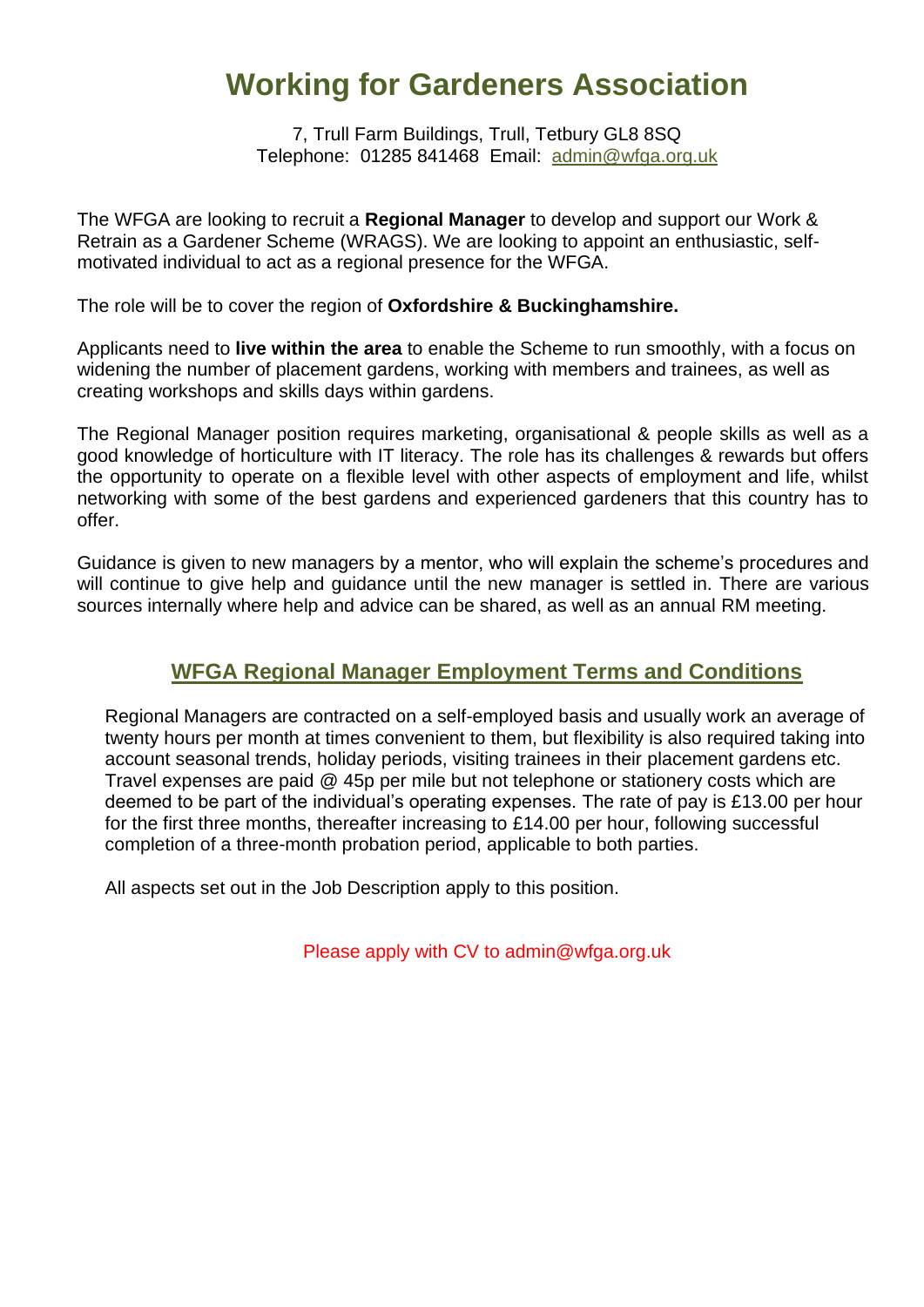### **Job Description for WFGA Regional Manager**

**Title:** WFGA Regional Manager **Oxfordshire & Buckingham Status:** Self employed **Responsible to**: WFGA (Board of Trustees)

#### **Overall Purpose:**

To act as a regional presence for the WFGA and manage local implementation of the WRAG (Work and Retrain as a Gardener) scheme, working to develop and enhance the horticultural skills and knowledge of local members.

#### **Key aims of the role**

- Develop and manage relationships with garden owners, WFGA members & any potential supporters.
- To use a variety of sources to actively recruit gardens and work with trainees, and in particular, attract gardens who can offer placements for the WRAG scheme.
- Being creative in developing local relationships using horticultural sources: colleges, NGS contacts, garden networks, local nurseries, social media, magazines, radio etc. Use these networks to develop opportunities for all members including volunteering, practical skills days, WRAGs placements, workshops and more.
- Look for opportunities to hold workshops and skills days in a variety of settings, one of the revenue generators for the Charity.

#### **WRAG Scheme**

- Ongoing networking and developing relationships with garden owners who can offer a trainee placement in their garden.
- Managing potential trainees. Set up systems so that new potential trainees are contacted within 2 weeks of receiving their details. Conduct telephone or video interviews to assess their suitability for the scheme. Ensure potential trainees know about waiting times for placements and managing expectations.
- Maintain and manage waiting lists. Ensure regular contact with people on the waiting list and ensure they are aware of workshops, skills days and WFGA online tools and resources.
- Carry out Garden Inspections for potential new WRAG placements. Assess suitability and the requirements of the garden, following our guidelines.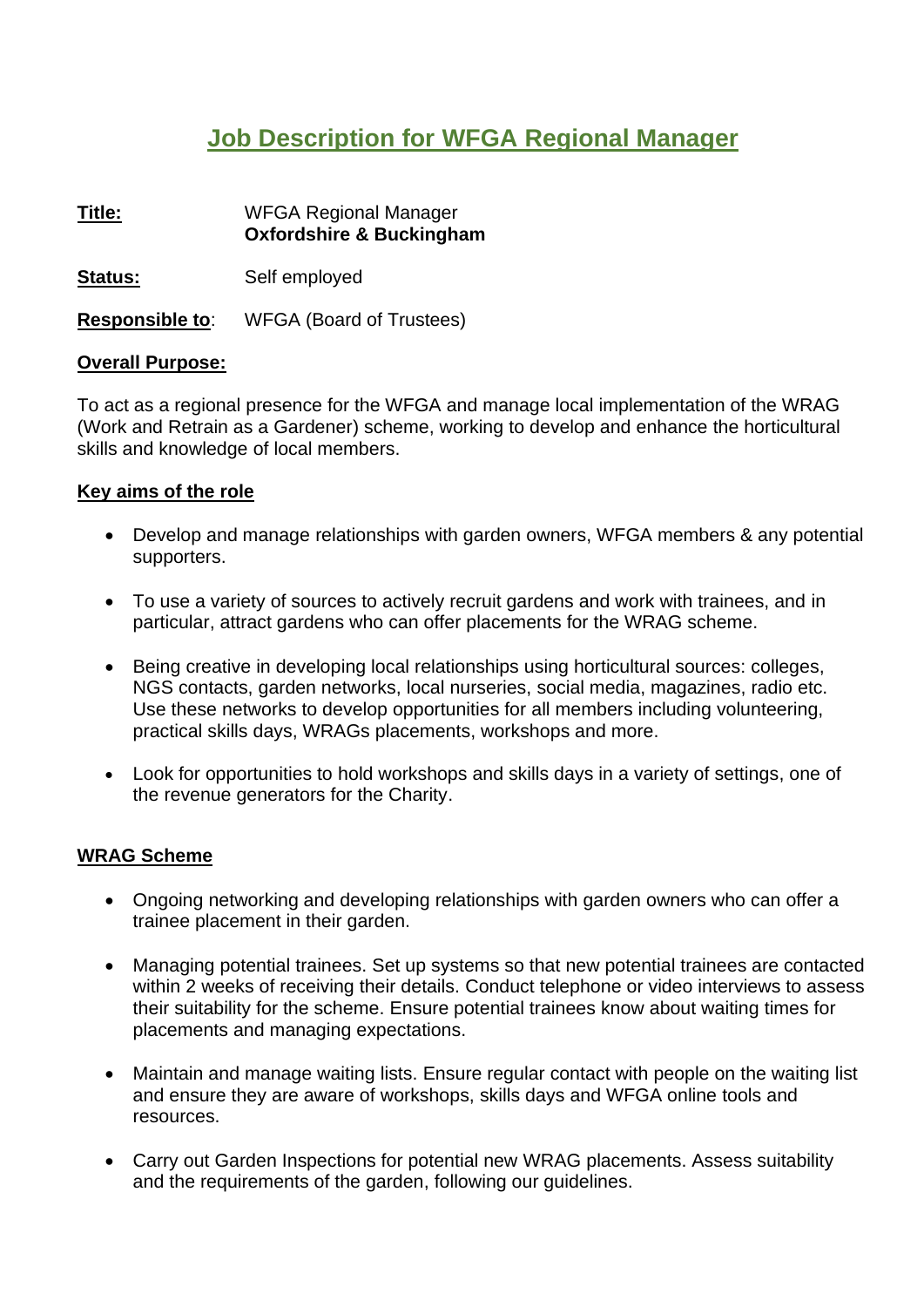- Set up informal interviews. Manage the interview process, support the Garden Owners and the candidates.
- Once placements are confirmed, advise the office of garden & trainee details, start dates, working days and times.
- Ensure that the monthly reports from trainees are received. Monitor and record what the trainees are achieving and that the work they complete is appropriate. Provide them with feedback during their year.
- Visit trainees in their placement gardens once/twice (depending on situation) during their training period to review the training that is taking place.
- At end of placement arrange for WRAGS Training Certificate of completion to be issued.
- Promote various Bursaries on offer to trainees, as well as the use of the website and forums, encouraging long term membership beyond the training.
- Submit any and all paperwork appertaining to trainees & gardens on the correct forms and with the correct details, by e-mail if appropriate. Invoices should also be submitted monthly with expenses forms & timesheets on the correct forms.

## PERSON SPECIFICATION FOR WRAGS REGIONAL MANAGER

| <b>COMPETENCE</b> | <b>ESSENTIAL</b>                                                                                                                                                                                                                                                                                                    | <b>DESIRABLE</b>                                                                                                                 |
|-------------------|---------------------------------------------------------------------------------------------------------------------------------------------------------------------------------------------------------------------------------------------------------------------------------------------------------------------|----------------------------------------------------------------------------------------------------------------------------------|
| Qualifications    | Has successfully completed<br>$\bullet$<br>basic City and Guilds or RHS<br>qualification or equivalent.<br>Has the experience to assess<br>$\bullet$<br>gardens and to assess the<br>potential in the trainer.<br>Ideally has successfully<br>completed a WRAGS<br>placement or similar training<br>scheme or work. | HNC or higher RHS or<br>$\bullet$<br><b>City and Guilds</b><br>horticulture qualification.                                       |
| <b>Abilities</b>  | Computer literate; able to use<br>WP/excel, internal systems<br>Good planner, organisational<br>skills<br>Ability to converse easily with<br>all types of people                                                                                                                                                    | Has knowledge of<br>running a business.<br>Understands the<br>relationship of<br>contracting the Scheme<br>on behalf of the WFGA |